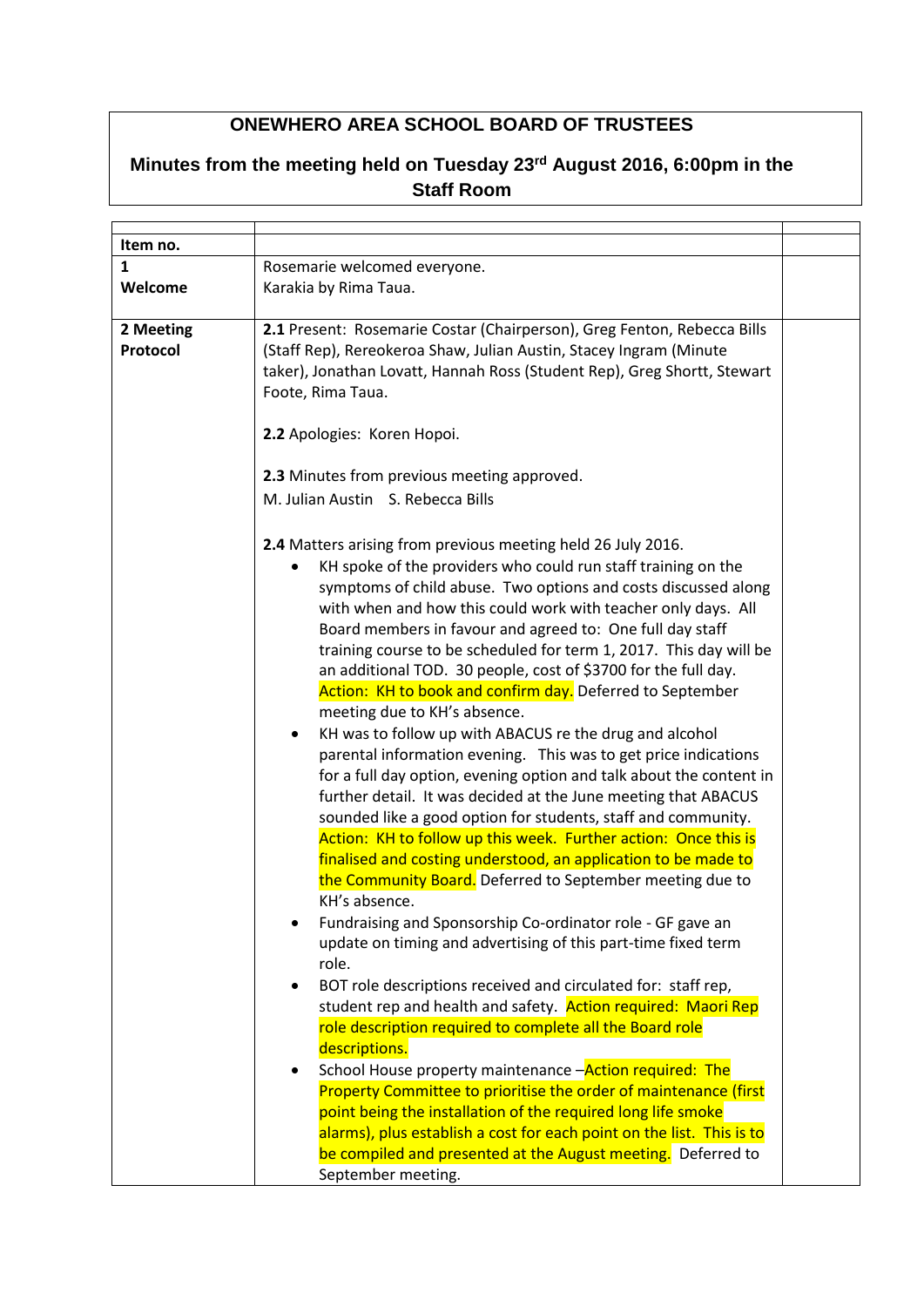| Action: HA to contact Counties Power regarding the tree                   |  |
|---------------------------------------------------------------------------|--|
| interfering with the power lines on one of the Parson's Rd school         |  |
| house properties. Quotes received for the removal of the other            |  |
| trees, to be discussed in inwards correspondence section.                 |  |
| GF gave an update on the lock down procedure / policy currently<br>٠      |  |
| being worked through by KP. This is a work in progress. KP is             |  |
| organising a walk through with the whole school participating.            |  |
| Action: KP to finalise lock down procedure / policy with the              |  |
| feedback from the last meeting and then provide to Board to be            |  |
| ratified. RB to then update School Docs.                                  |  |
| GF advised he has prepared an application for a grant from the            |  |
| Community Board for the Hall upgrade (due to be carried out in            |  |
| term 3 before the 125 <sup>th</sup> Jubilee). GF advised he will speak to |  |
| Leanne and then submit the proposal. Action point: GF to                  |  |
| submit a Community Board proposal to assist with costs of                 |  |
| upgrade.                                                                  |  |
| Lockable skip - action: HA to provide Board with a quote and<br>$\bullet$ |  |
| details of a caged area to enclose our bins in. Deferred to               |  |
| September meeting.                                                        |  |
| Recycling bins - GF gave an update on this, no further action             |  |
| required.                                                                 |  |
| Visit from the Specialist Schools Safety Officer to assess Hall           |  |
| Road. Action: OAS awaiting response from the visit /                      |  |
| assessment. Deferred to September meeting as no update.                   |  |
| Liaison between OECC and OAS with regard to sharing H&S<br>٠              |  |
| reports, policies and emergency planning and procedures needs             |  |
| to take place once this policy is finalised. Action point: Once the       |  |
| <b>Emergency Planning and procedures document is completed and</b>        |  |
| ratified, GF to then make contact with OECC around this.                  |  |
| Deferred to September meeting. Lockdown policy still to be                |  |
| completed / ratified.                                                     |  |
| Sponsorship around team uniform / clothing. Action: KH to                 |  |
| speak to Rachel P to source samples via School Tex for a potential        |  |
| hoodie suitable for adding sponsorship detail to. Deferred to             |  |
|                                                                           |  |
| September meeting due to KH's absence.                                    |  |
| Edtech - School Financial Accounting Software conversion to<br>٠          |  |
| Xero. JA and JL confirmed this was completed.                             |  |
| School Buses - recording of students on buses per trip per day.           |  |
| GF advised he will be talking to this later in the meeting.               |  |
| Emergency planning policy to be ratified at August meeting once           |  |
| Lockdown policy is ratified. Action: Defer to September                   |  |
| meeting.                                                                  |  |
| GF gave an update on the mud pit accumulating down the back               |  |
| of the school across to the automotive shed. Action point: HA is          |  |
| obtaining 3 quotes to concrete this area. This had not been               |  |
| factored into the budget. It was agreed this be included in with          |  |
| the school house property priority list being completed. Action:          |  |
| Property Committee to include this on the priority list and attach        |  |
| a cost next to it.                                                        |  |
| GF gave an update on the alternative provider he had                      |  |
| approached to provide a quote for the Project Management                  |  |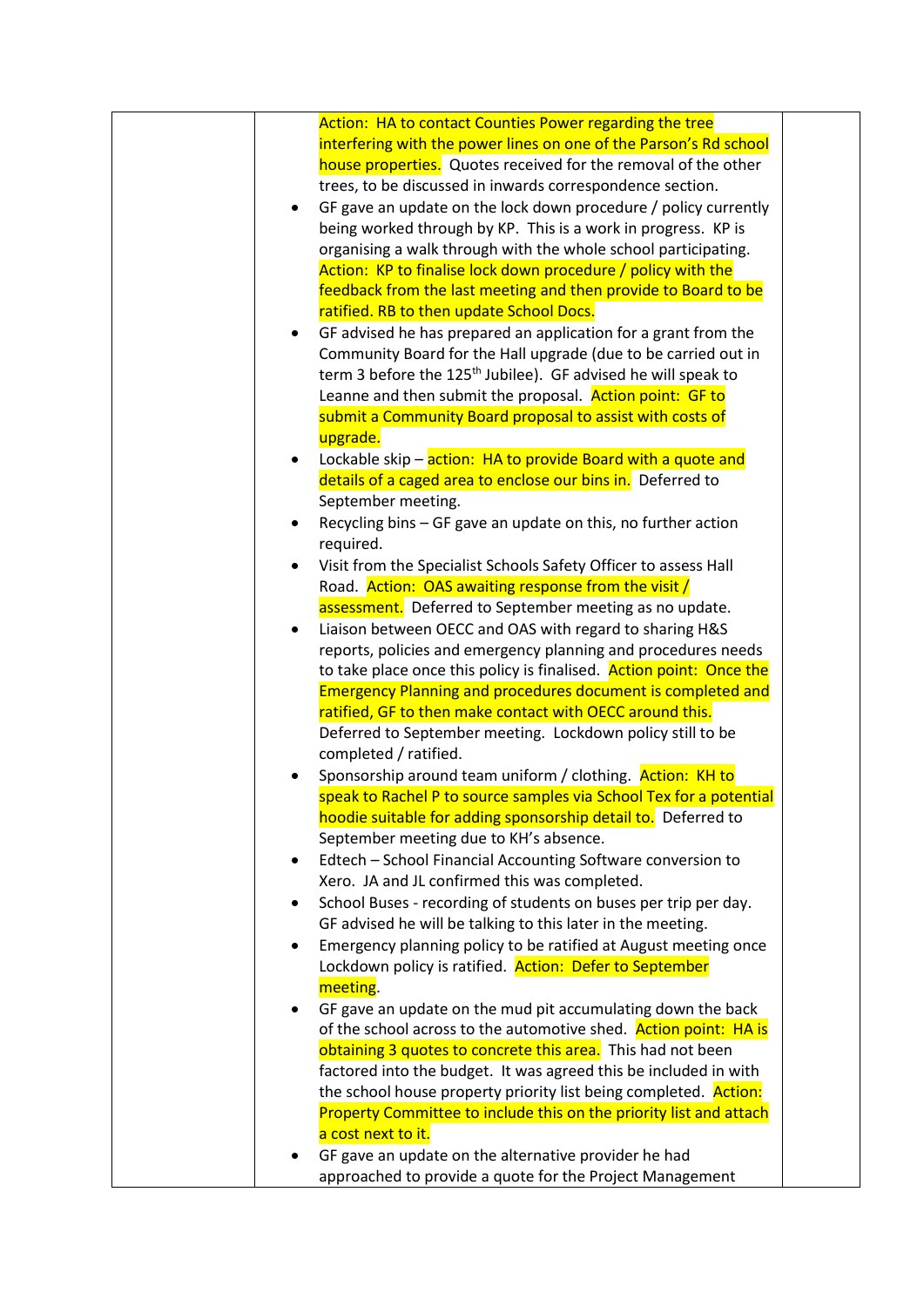|                                 | services for 10YPP. GF advised the alternative providers quote                                                                                                                                                                                                                                                                                                                                                                                                                                          |  |
|---------------------------------|---------------------------------------------------------------------------------------------------------------------------------------------------------------------------------------------------------------------------------------------------------------------------------------------------------------------------------------------------------------------------------------------------------------------------------------------------------------------------------------------------------|--|
|                                 | and detail was under inwards correspondence.                                                                                                                                                                                                                                                                                                                                                                                                                                                            |  |
|                                 | 2.5 Declaration of interests: Nil                                                                                                                                                                                                                                                                                                                                                                                                                                                                       |  |
| 3 Strategic<br><b>Decisions</b> | 3.1 Review of Policy - Performance Management.<br>A discussion took place around the appraisal cycle and what this looked<br>like. Clarification was given around the Advice and Guidance procedure.<br>GF advised to maintain the Performance Management policy as<br>presented. All agreed.<br>M. Greg Fenton<br>S. Julian Lovatt                                                                                                                                                                     |  |
| 4 Strategic                     | Principal's report                                                                                                                                                                                                                                                                                                                                                                                                                                                                                      |  |
| <b>Discussions</b>              | M. Greg Fenton S. Jonathan Lovatt                                                                                                                                                                                                                                                                                                                                                                                                                                                                       |  |
|                                 | GF advised start dates for 2017 as being:<br>Day one of term one - Tuesday 31 <sup>st</sup> January 2017 (day after AKL<br>anniversary day).<br>Last day of term four - Thursday 14 <sup>th</sup> December 2017.<br>There was a discussion around teacher only days and how these would<br>be utilized in 2017.<br>Teacher only days as follows:<br>Term 1 - teacher only day.<br>Term 2 - double teacher only day (2 consecutive days).<br>Term 3 - no teacher only day.<br>Term 4 - teacher only day. |  |
|                                 | GF advised that he had been awarded the sabbatical in term 3 of 2017<br>that he had applied for. Action required: BOT need to put a plan in place<br>to cover the time GF will be on his sabbatical.                                                                                                                                                                                                                                                                                                    |  |
|                                 | GF gave an update on the Area Schools conference and spoke of the high<br>caliber of speakers and workshops. Spoke of the 2 OAS Student Leaders<br>(HR and MT) who gave a presentation to the conference on their Akaroa<br>trip.                                                                                                                                                                                                                                                                       |  |
|                                 | GF spoke of the staff appointments detailed in his report.                                                                                                                                                                                                                                                                                                                                                                                                                                              |  |
|                                 | GF talked to the ART report attached to his report, explaining the<br>distorted data and how this does not capture student leavers who enter<br>vocational pathways or employment.                                                                                                                                                                                                                                                                                                                      |  |
|                                 | GF presented the proposal for the tracking of students on buses. Talked<br>through the pros and cons of using a smart phone versus a barcode<br>scanner. GF talked through how this would be linked with Kamar. Action<br>required: GF to keep Board updated with progress and potential of this<br>program / software.                                                                                                                                                                                 |  |
|                                 | GF talked about the Strategic Planning day scheduled for 16 <sup>th</sup> September<br>and advised the services Al Fone could provide in facilitating the Strategic<br>Planning Day. Al could not make the 16 <sup>th</sup> however could do the 9 <sup>th</sup>                                                                                                                                                                                                                                        |  |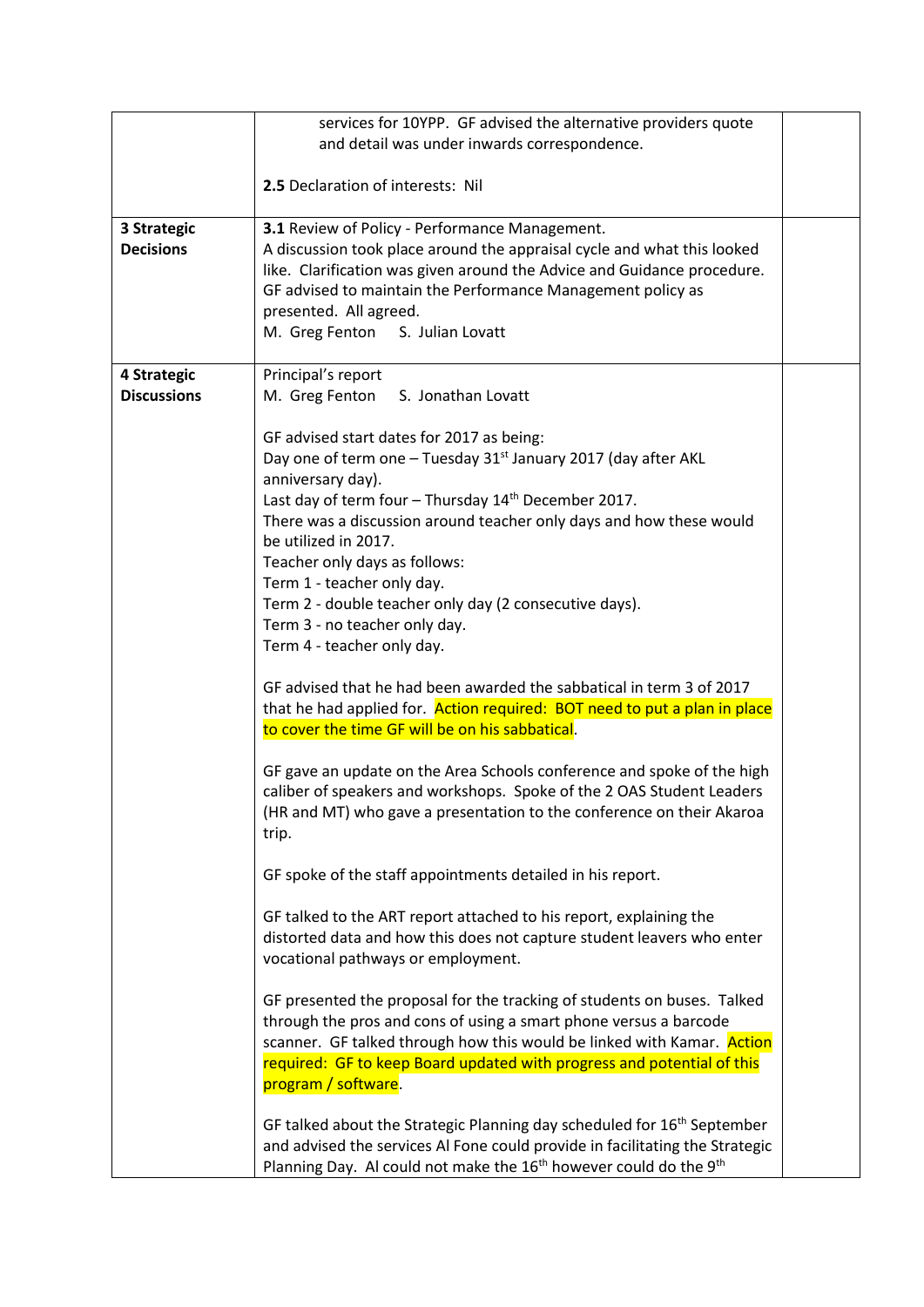|                     | September. GF asked the Board if they would like to engage AI's services<br>and if they would be willing to change the date. All agreed.<br>Action required: GF to confirm with AI, SI to update the booking request<br>for the room at Campbell Tyson.                                                                                                                                                                                                                                                                                                                                                                                                                                                                                                                                                                                                                                                                                                                                                                                                                                                                                                                                                                                                                                                                                                                                                                                                                                                                                                                                                                                                                                                                                                  |  |
|---------------------|----------------------------------------------------------------------------------------------------------------------------------------------------------------------------------------------------------------------------------------------------------------------------------------------------------------------------------------------------------------------------------------------------------------------------------------------------------------------------------------------------------------------------------------------------------------------------------------------------------------------------------------------------------------------------------------------------------------------------------------------------------------------------------------------------------------------------------------------------------------------------------------------------------------------------------------------------------------------------------------------------------------------------------------------------------------------------------------------------------------------------------------------------------------------------------------------------------------------------------------------------------------------------------------------------------------------------------------------------------------------------------------------------------------------------------------------------------------------------------------------------------------------------------------------------------------------------------------------------------------------------------------------------------------------------------------------------------------------------------------------------------|--|
| <b>5 Monitoring</b> | 5.1 Finance report<br>M. Jonathan Lovatt<br>S. Julian Austin<br>JL elaborated on converting to XERO, this will take place on the $1st$ of<br>November. JL talked through the reasoning of this timing.<br>JL advised that the Asset Register needs to be done. Items need to be<br>located or written off - some very old items currently sitting on there.<br>Action required: Audit needs to be completed by 1 November 2016.<br>JL gave an update on the uniform figures, advising that SE is completing<br>this by adding in the cost values.                                                                                                                                                                                                                                                                                                                                                                                                                                                                                                                                                                                                                                                                                                                                                                                                                                                                                                                                                                                                                                                                                                                                                                                                        |  |
|                     | 5.2 Staff report<br>M. Rebecca Bills<br>S. Jonathan Lovatt<br>RB gave an update on Mathex and also talked about the Area Schools<br>Conference and what she had got out of attending.                                                                                                                                                                                                                                                                                                                                                                                                                                                                                                                                                                                                                                                                                                                                                                                                                                                                                                                                                                                                                                                                                                                                                                                                                                                                                                                                                                                                                                                                                                                                                                    |  |
|                     | 5.3 Student Rep Report - tabled as read.<br>M. Hannah Ross S. Rosemarie Costar                                                                                                                                                                                                                                                                                                                                                                                                                                                                                                                                                                                                                                                                                                                                                                                                                                                                                                                                                                                                                                                                                                                                                                                                                                                                                                                                                                                                                                                                                                                                                                                                                                                                           |  |
|                     | 5.4 Maori Report - verbal report only.<br>RS spoke of the role description she was looking at doing for the Maori<br>Rep role on the Board, saying that she'd never heard of one before. RS<br>stated that her main goal was to ensure that Maori were enjoying in<br>achievement and success. RS talked about identifying students existing<br>Maori knowledge when they start at school and then teaching them from<br>that. Acknowledge Te Reo student / school wide. RS felt at present OAS<br>did not attract Kohanga Reo due to what OAS currently offers. RS spoke<br>of productive partnerships and treaty of Waitangi training. RS advised<br>she believes that there should be a Maori sub-committee saying that<br>things Maori should be discussed by Maori, to discuss what we as Maori<br>want, what are we prepared to do to support Kura, what we expect of<br>Kura. RS continued on to say that then it's just not another meeting<br>where we are told what to do.<br>RC asked RS, if she meant by the school. RS then gave an example saying<br>if there was a committee of Maori and one Pakeha at the meeting then<br>the Pakeha would be the chair.<br>JA then spoke of an example at another school trailing where Kapa Haka<br>earnt NZCA credits.<br>RS then continued on to talk about the small steps being made, the<br>amount of meetings she had to justify Matariki and the pressure it puts<br>on. RS then spoke of the vacancies around filling the 3 levels for<br>Matariki. RS then asked if once a month were teachers recording detail<br>in Kamar. GF said no.<br>RC spoke to say that this was not governance, it was operational. Saying<br>the Board sets the direction but does not implement. RC then gave an |  |
|                     | example of where the Board would set a direction and then it was up to<br>GF to implement.                                                                                                                                                                                                                                                                                                                                                                                                                                                                                                                                                                                                                                                                                                                                                                                                                                                                                                                                                                                                                                                                                                                                                                                                                                                                                                                                                                                                                                                                                                                                                                                                                                                               |  |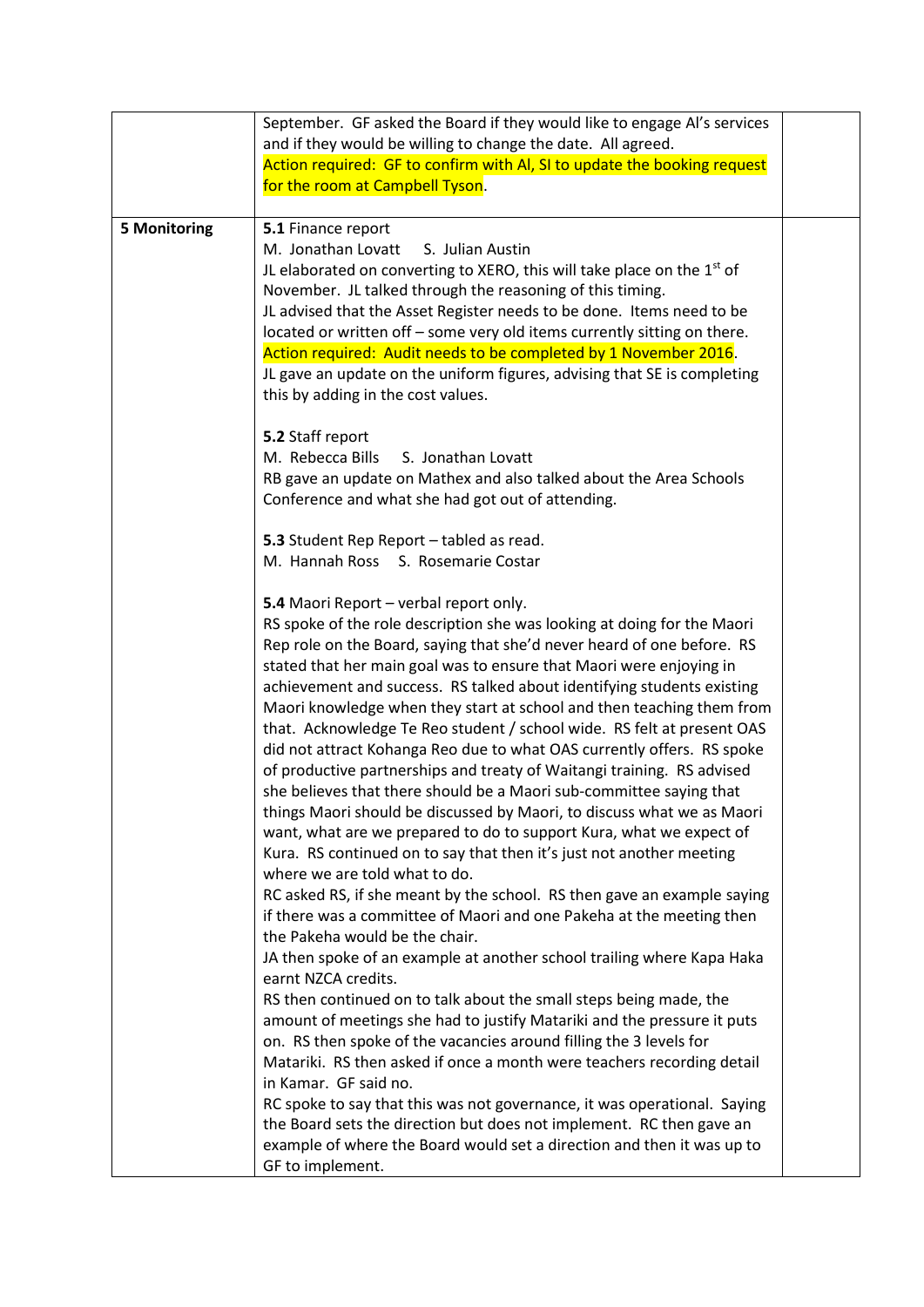| RS then spoke of Ka Hikitia, that this should be through all of our policies |  |
|------------------------------------------------------------------------------|--|
| and that she was looking forward to the strategic planning day to discuss    |  |
| this. RS continued on to say how does OAS see themselves, what are we        |  |
| doing about that Maori enjoy and achieve success as Maori. If we are not     |  |
| doing, how can we change, that's why she and RT were here as Maori           |  |
| reps. The main focus was that this happens. RS then questioned how           |  |
| serious we were about it.                                                    |  |
| JA then clarified what the Board role descriptions were being completed      |  |
| for. How does the Maori rep liaison look? JA then gave examples,             |  |
|                                                                              |  |
| meeting once a month, Maori advisory, doing a monthly report. JA             |  |
| continued that it was about detailing what the expectations are of the       |  |
| Board Maori Rep.                                                             |  |
| RS then spoke of employing a Maori person at OAS reception to greet          |  |
| people in Te Reo. RC asked if we needed a Maori person doing that or do      |  |
| we just need a person greeting in Te Reo. RS then advised Maori, saying      |  |
| that if she arrived and saw a brown face and a white face, she would go      |  |
| to the brown face. RS then advised that she felt that the Maori rep role     |  |
| description should be co-constructed as a team and have Edith's input        |  |
| into it. Saying that it would then be fair for everyone, not just one sided. |  |
| RC responded to say that she felt as a Board that we have been really        |  |
| supportive, that's something really important. RC felt the BOT was very      |  |
| grateful to have the 2 Maori reps as BOT members.                            |  |
| RS responded by saying that there had been big leaps taken and that she      |  |
| felt honored to do the role description.                                     |  |
| JA confirmed that Board were fine to help. GS spoke of lifting and           |  |
| embracing moving Maori culture forward and shared his own personal           |  |
| experience as a student at school in Wairoa.                                 |  |
| RC asked RT if he would like to add anything. RT said he fully endorsed      |  |
| what RS has said.                                                            |  |
| M. Rereokeroa Shaw S. Jonathan Lovatt                                        |  |
|                                                                              |  |
| 5.5 Health & Safety Report                                                   |  |
| M. Greg Shortt S. Jonathan Lovatt                                            |  |
| GS noted the ongoing concerns with regard to the organisation of fire        |  |
| drills after a poor performance by the senior school during the last fire    |  |
| drill. HR advised that they can't hear the bells in the student common       |  |
| room and this aided to the poor performance - this was the first drill       |  |
| completed in break time. GF advised that the bell issue would be fixed in    |  |
| November once the rebuild was completed. A discussion then took place        |  |
|                                                                              |  |
| around the manual use of an air horn meantime with a designated              |  |
| person in charge of sounding it when appropriate / required. Action          |  |
| required: GF to speak to HA about purchasing these - they are required       |  |
| for lockdown as well in the event of no power.                               |  |
| There was a discussion around the walk through practice happening on         |  |
| Thursday 25 <sup>th</sup> .                                                  |  |
| GS advised the quality and number of H&S concerns being raised was           |  |
| positive.                                                                    |  |
| A discussion around the care cards took place. RB confirming that these      |  |
| had been handed out to all staff. Action required: SI to ensure these are    |  |
| also on the reception counter at the main office.                            |  |
|                                                                              |  |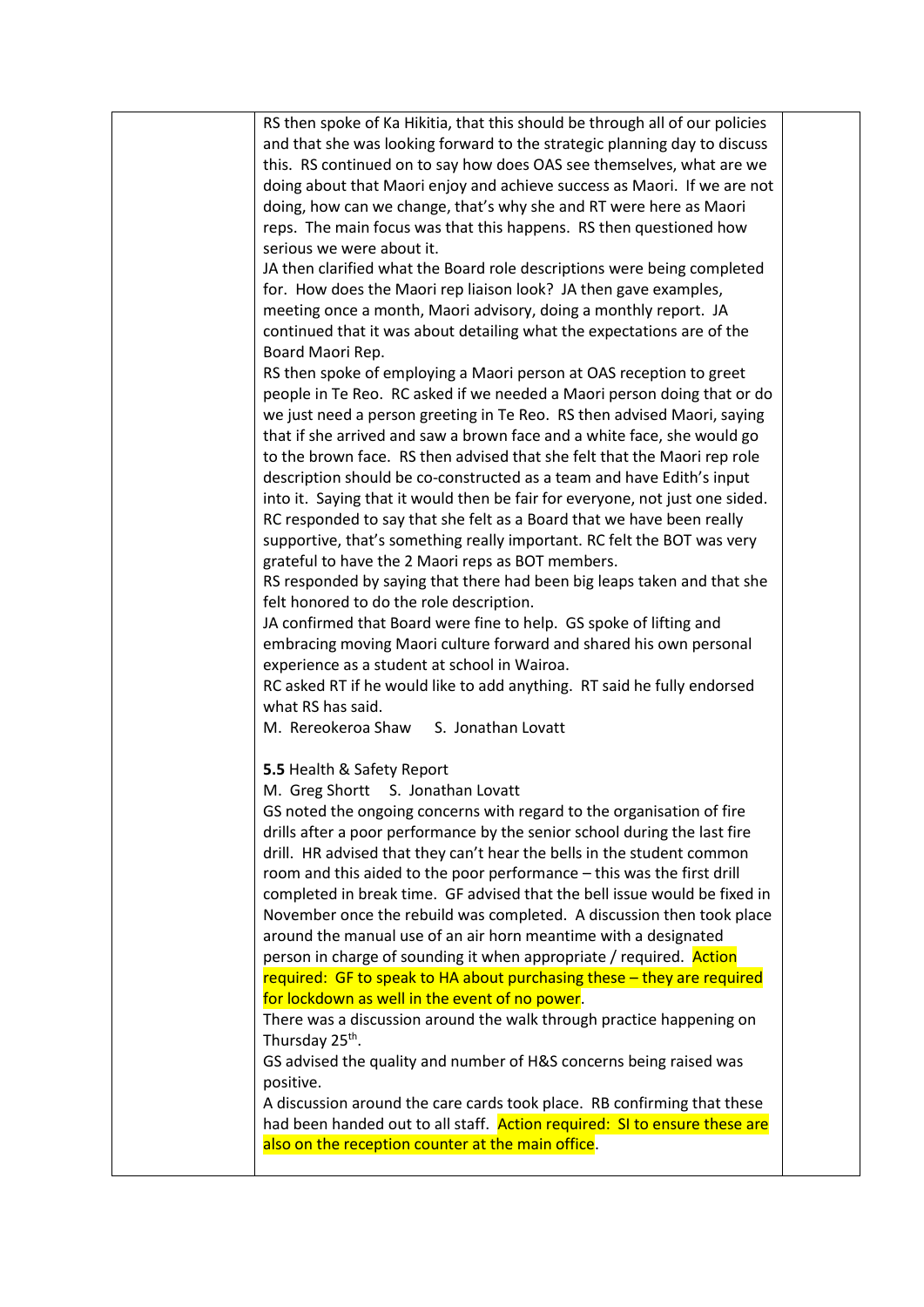| 6              | <b>Inward Correspondence</b>                                                                                                              |  |
|----------------|-------------------------------------------------------------------------------------------------------------------------------------------|--|
| Inward         | 6.1 Edtech - Suggested Budgeted Statement of Financial Position.                                                                          |  |
| Correspondence | This budget was discussed and approved by the Board as recommended                                                                        |  |
|                | by Edtech.                                                                                                                                |  |
|                | M. Greg Fenton S. Rebecca Bills                                                                                                           |  |
|                |                                                                                                                                           |  |
|                | Edtech - Suggested category split for depreciation budget.                                                                                |  |
|                | This budget was discussed and approved by the Board as recommended                                                                        |  |
|                | by Edtech.                                                                                                                                |  |
|                | M. Greg Fenton S. Rebecca Bills                                                                                                           |  |
|                | 6.2 NZEI / PPTA - Notification of Joint Paid Union Meeting for all NZEI                                                                   |  |
|                | and PPTA members. GF advised that the school is to remain open and                                                                        |  |
|                | that he has a meeting scheduled with key personnel to discuss the                                                                         |  |
|                | staffing of the school whilst this meeting takes place.                                                                                   |  |
|                |                                                                                                                                           |  |
|                | 6.3 NZ Education Gazette - 8 August 2016.                                                                                                 |  |
|                |                                                                                                                                           |  |
|                | 6.4 Removal of Trees - Quotes from Franklin Trees                                                                                         |  |
|                | 6.5 Removal of Trees - Quotes from Acer Tree Care                                                                                         |  |
|                | A discussion took place around the comparison of both of the above                                                                        |  |
|                | quotes. Some of the work listed involves trees on school property -                                                                       |  |
|                | original intent of the quotes was just for trees on school house                                                                          |  |
|                | properties. Action required: GF to do a walk around of all trees                                                                          |  |
|                | highlighted in the above quotes and report back to the Property                                                                           |  |
|                | committee.                                                                                                                                |  |
|                |                                                                                                                                           |  |
|                | 6.6 NZSTA - President and Board election - voting.                                                                                        |  |
|                | 6.7 The University of Auckland - Uni news August 2016.                                                                                    |  |
|                |                                                                                                                                           |  |
|                | 6.8 Letter from Diane Passau re Hall facilities. There was a discussion                                                                   |  |
|                | around this letter and the actions GF has put in place with the cleaners to<br>help resolve the issue. Action required: SI to acknowledge |  |
|                | correspondence with a thank you letter.                                                                                                   |  |
|                |                                                                                                                                           |  |
|                | 6.9 Education Review Office - School Evaluation Indicators: Effective                                                                     |  |
|                | practice for improvement and learner success.                                                                                             |  |
|                |                                                                                                                                           |  |
|                | 6.10 Devoy Consulting Ltd - Offer of Service: 2016 10YPP Preparation. A                                                                   |  |
|                | discussion took place around this and it was agreed that the Board                                                                        |  |
|                | approve Devoy Consulting Ltd to prepare the OAS 10 year Property Plan.                                                                    |  |
|                | M. Greg Fenton<br>S. Rebecca Bills                                                                                                        |  |
|                |                                                                                                                                           |  |
|                | 6.11 Deloitte - signed Audit report, stamped financials and report to                                                                     |  |
|                | management (finals for MOE).                                                                                                              |  |
|                | These are the final copies returned from Deloitte's stamped and ready                                                                     |  |
|                | for submission to MOE. Minuted in the July 2016 Board meeting.                                                                            |  |
|                | 6.12 MOE - School Leaver Achievement & Destination Profile 2015.                                                                          |  |
|                |                                                                                                                                           |  |
|                |                                                                                                                                           |  |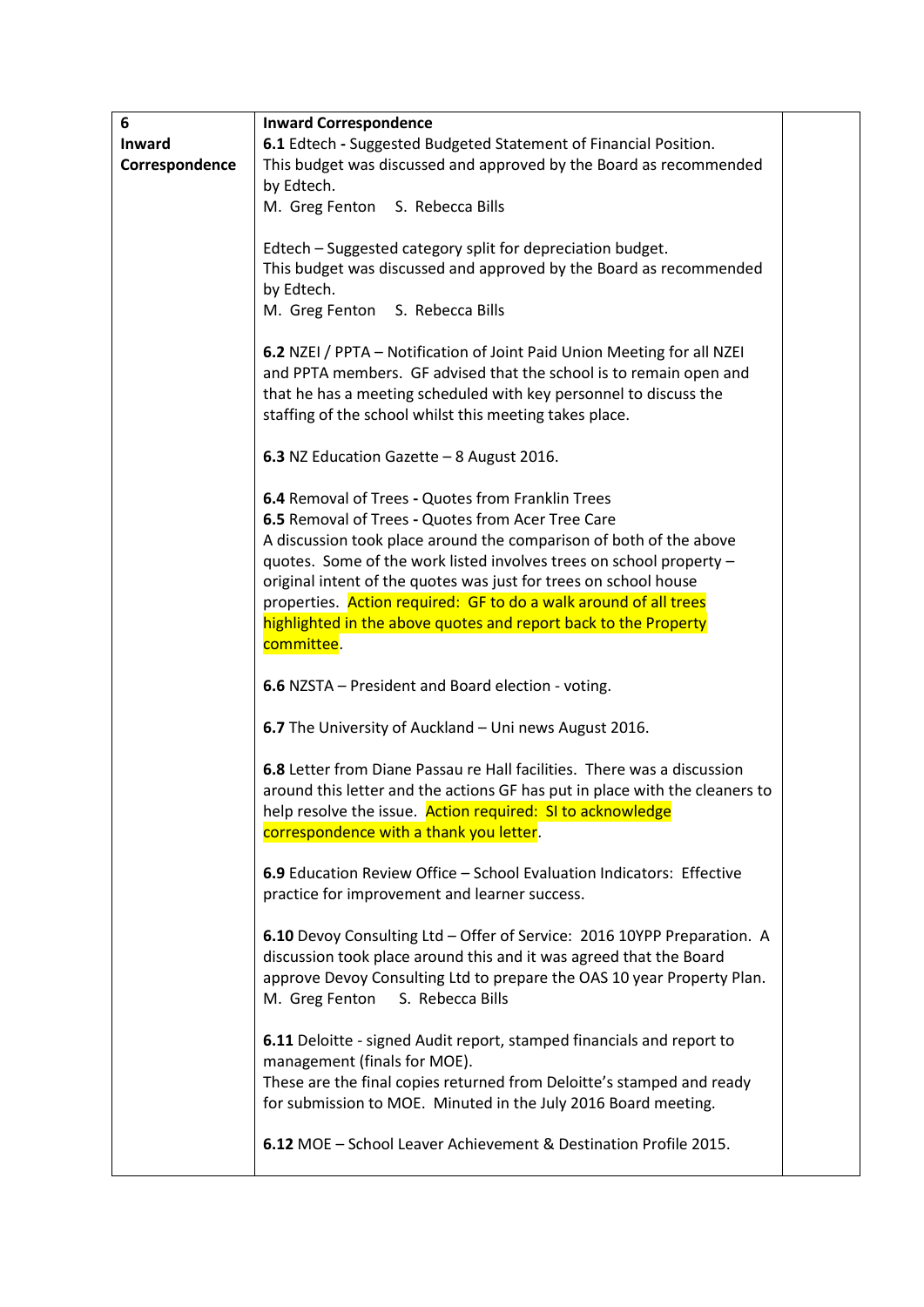| 6A                      | <b>Outwards Correspondence</b>                                               |  |
|-------------------------|------------------------------------------------------------------------------|--|
| <b>Outwards</b>         | 6A.1 Letter of offer for Appointment of Returning Officer for student        |  |
| Correspondence          | elections.                                                                   |  |
|                         |                                                                              |  |
| $\overline{\mathbf{z}}$ | <b>General Business</b>                                                      |  |
| <b>General Business</b> | 7.1 Health & Safety Workplace audit report completed by all OAS staff,       |  |
|                         | compiled by KP. Report was distributed to all Board members to look          |  |
|                         | through. Priority ranking discussed.                                         |  |
|                         | Action required: GF to address issues raised in order of priority.           |  |
|                         | GS advised that the resolutions need to be minuted in the Health &           |  |
|                         | Safety committee meeting minutes to record what has been done to             |  |
|                         | eliminate the risk / issue. Need to mitigate risk as reasonably practical.   |  |
|                         | Action required: Health & Safety committee to document in minutes.           |  |
|                         |                                                                              |  |
|                         | 7.2 BOT Student Rep election. A discussion around the election took          |  |
|                         |                                                                              |  |
|                         | place, SI appointed as the Returning Officer for this election. The voting / |  |
|                         | polling day to be held on Friday 23rd September 2016 (voting closing at      |  |
|                         | noon).                                                                       |  |
|                         | M. Greg Fenton S. Rebecca Bills                                              |  |
|                         |                                                                              |  |
|                         | 7.3 Reporting on the Annual Plan. The Board Work Plan was distributed        |  |
|                         | as a reminder. August reviewed and September looked at.                      |  |
|                         |                                                                              |  |
|                         | 7.4 Lockdown policy - deferred to September meeting.                         |  |
|                         |                                                                              |  |
|                         | 7.5 Structure of BOT. A discussion took place around the Maori Rep roles     |  |
|                         | being co-opted and the potential to restructure the Board so the Maori       |  |
|                         | Rep roles are permanent elected roles on the OAS Board. All Board            |  |
|                         | members agreed with the idea of this structure. Action point: SI to          |  |
|                         | contact NZSTA and MOE to inquire what this would involve and report          |  |
|                         | back to the Board.                                                           |  |
|                         |                                                                              |  |
|                         | 7.6 Police vetting for Board of Trustee members. A discussion took place     |  |
|                         | around this and it was agreed that this would be good practice to            |  |
|                         | undertake police vetting, with all members being supportive. Negative        |  |
|                         | results to be reviewed by the Board with the Board having the discretion     |  |
|                         | to waiver if appropriate.                                                    |  |
|                         |                                                                              |  |
|                         | Motion - All current and future elected Board members to be Police           |  |
|                         | Vetted subject to running this past NZSTA.                                   |  |
|                         | M. Rosemarie Costar<br>s. Greg Shortt                                        |  |
|                         | Action required: SI to follow up with NZSTA and report back to the           |  |
|                         | Board.                                                                       |  |
|                         |                                                                              |  |
| 8                       | Meeting closed at 8:05pm                                                     |  |
| <b>Meeting Closure</b>  |                                                                              |  |